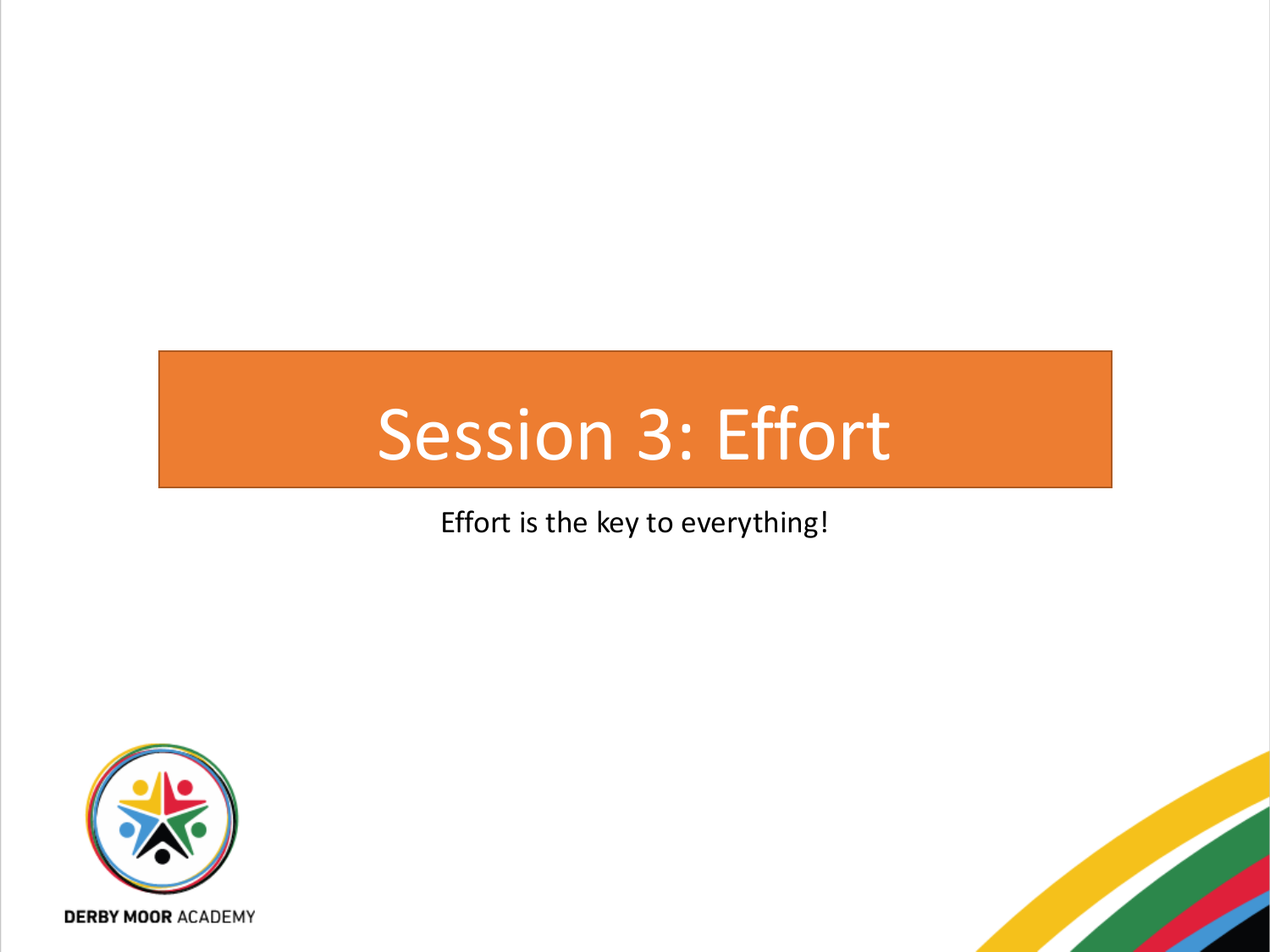### Working toward success!

- •V **Vision** (a goal you work towards)
- •E **Effort** (the time you dedicate to achieving what you want)
- •S **Systems** (the habits and routines you have to break your work down and manage your time)
- •P **Practice** (the time your spend practising skills you need)
- A **Attitude** (how you deal with success and failure)



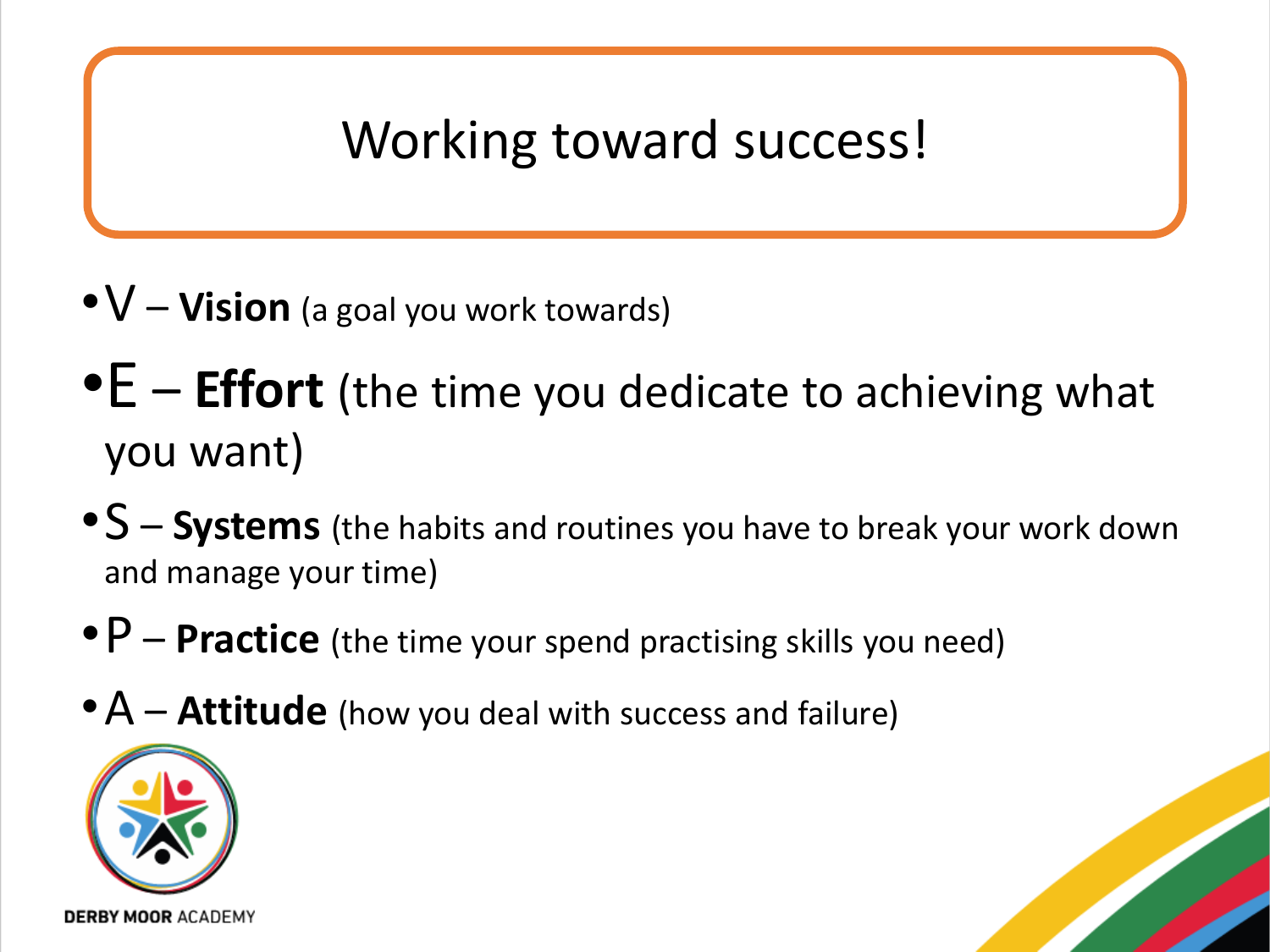#### What do we mean by effort?

- Effort is very straightforward how much time are you willing to put in the achieve what you want?
- A key component to success is continued effort.
- •If you are not prepared to work to achieve something, how do you expect it to happen?



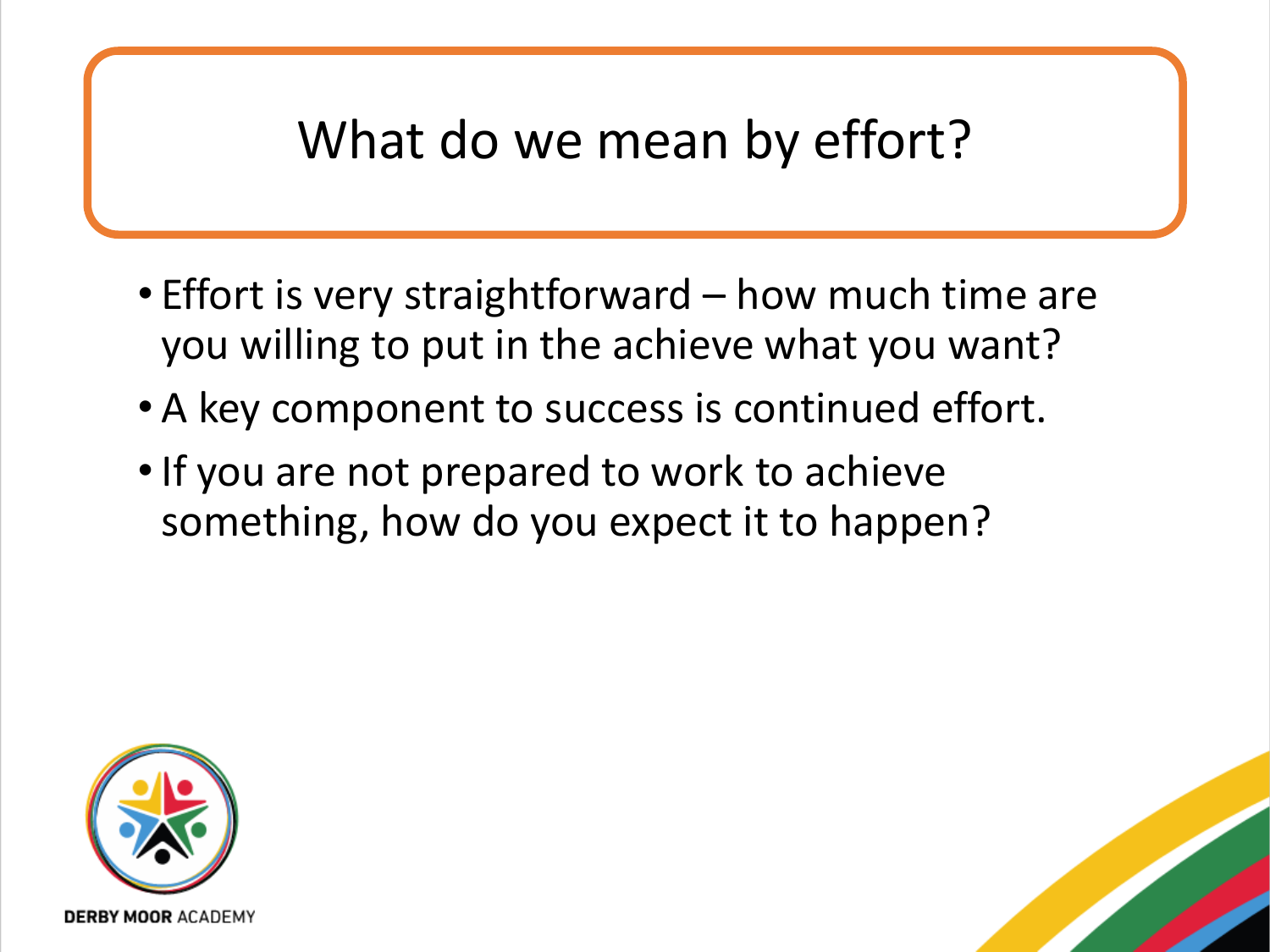#### Scaling 1-10

- •On page/slide 11 of your booklet you will find two scales from 1 to 10.
- •Read each statement below and indicate on the bar how much effort you dedicate to each statement.
- •Make sure you look at how many hours a week each stage means.



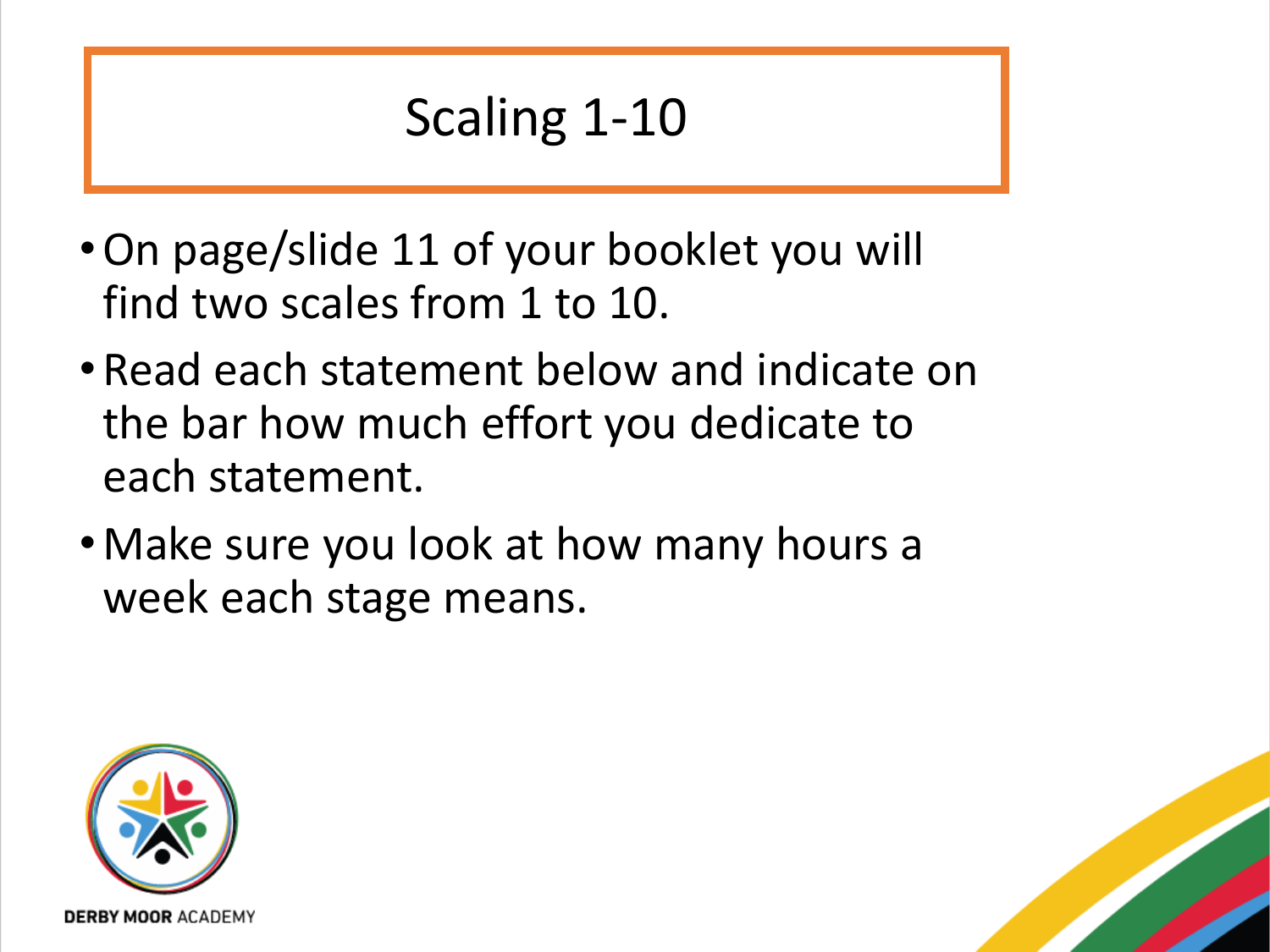#### Self-Sabotage

- •Often your biggest enemy is yourself you can defeat yourself without really trying.
- It usually takes the form of negative thoughts to excuse why you do badly or don't put in enough effort.
- •Read the statements under 'self-sabotage' below. Tick those that apply to you.



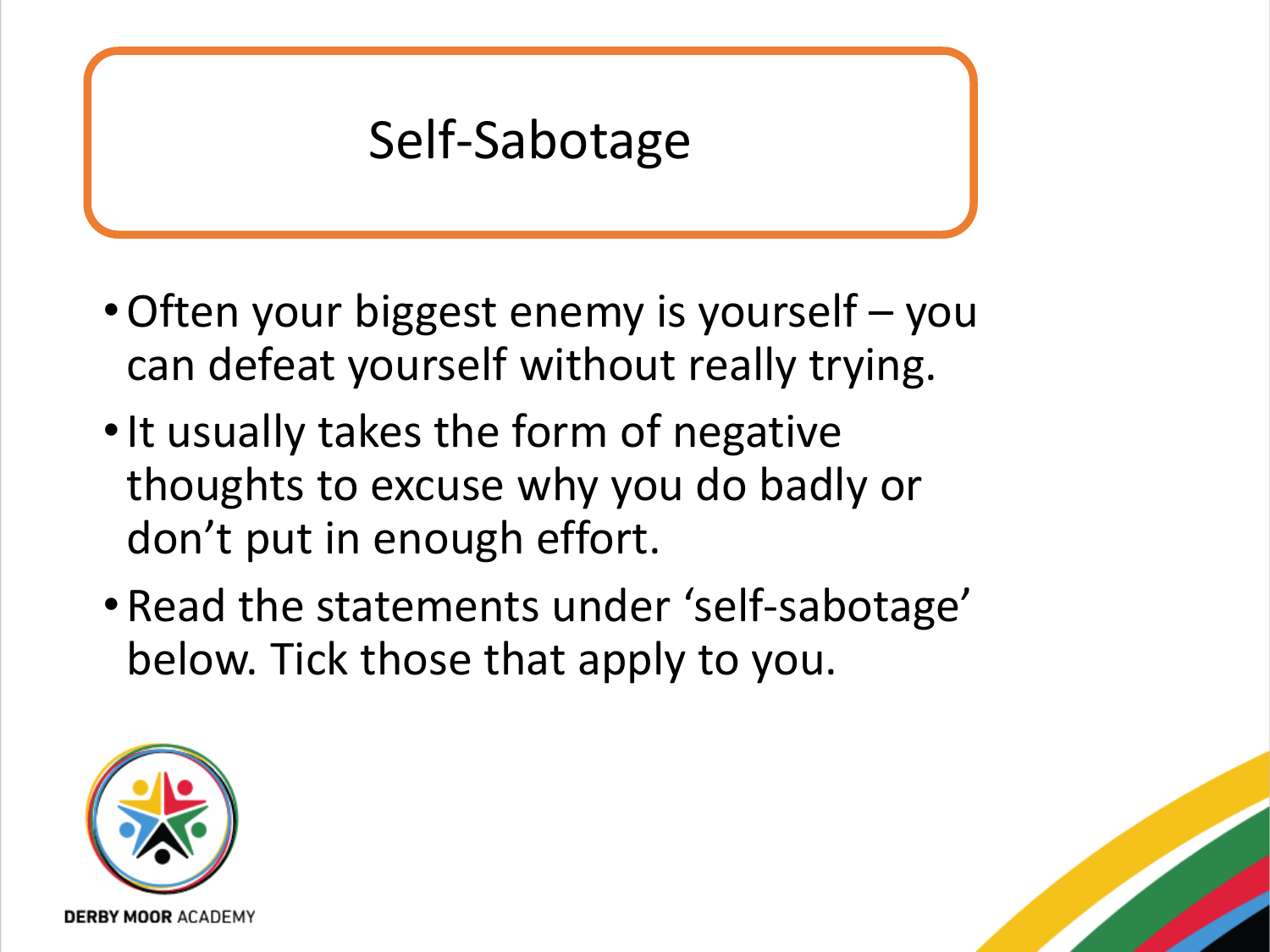## Think carefully!

Answer the following questions now you have looked at your self-sabotage statements:

- Which of your tasks this week are you least likely to do and why?
- How do you explain completing work late?
- Why do you put off work?

These are no accusations! We have all done them – you just need to explain why!